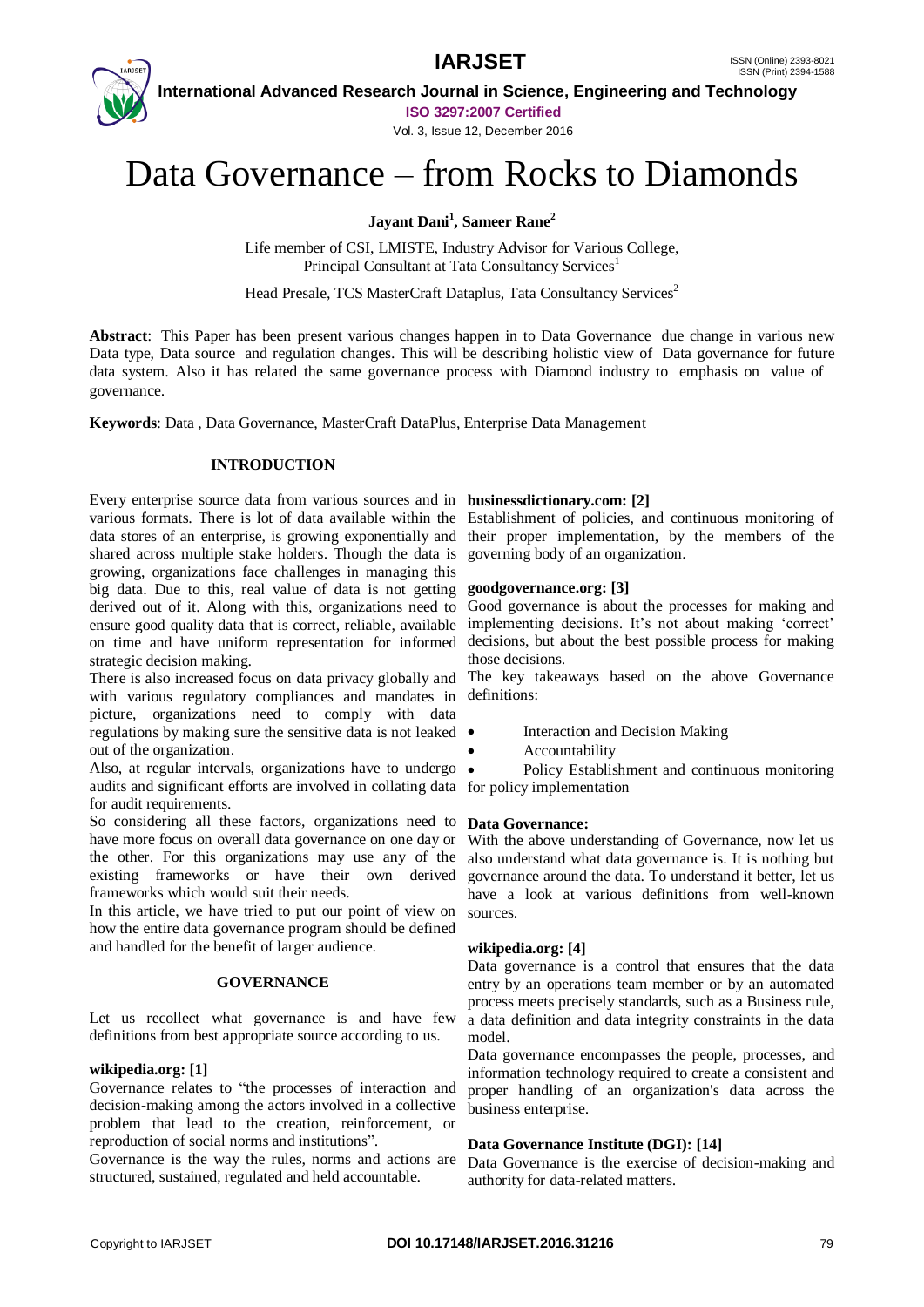

 **International Advanced Research Journal in Science, Engineering and Technology ISO 3297:2007 Certified**

Vol. 3, Issue 12, December 2016

Data Governance is a system of decision rights and  $\bullet$ accountabilities for information-related processes, executed according to agreed-upon models which describe who can take what actions with what information, and when, under what circumstances, using what methods

### **Informatica: [12]**

The functional coordination and definition of processes, policies, standards, technologies, and people across the organization to manage data as a corporate asset. This enables managing the availability and controlled growth of accurate, consistent, secure, and timely data for better decision making, reduced risk, and improved business processes.

In accordance with above definition, data governance is a mechanism to protect and manage the data for organization to derive business value and reduce risks. Data governance need to be around data collection, data privacy, data provisioning and data quality. The data governance framework should be able to manage end to end processes, steam line business process definitions, implement policies with continuous monitoring and measure the success through metrics. It also involves defining clear roles, responsibilities and accountability.

For effective implementation of data governance initiative, it is important to have good data governance framework. Today in market, there is ample information available on various data governance frameworks. However, let us consider few data governance frameworks proposed by Informatica, SAS and Data Governance Institute (DGI) and try to map the key takeaways across 3 key attributes – People, Processes and Products and technologies.

**People:** For effective implementation of data governance program, organizations need to identify and involve people with rights skills and assign responsibilities, decision making rights and hold them accountable. To identify various key stakeholders we can use metrics like RACI (Responsible, Accountable, Consulted, Informed) or DACI (Driver, Approver, Contributors, Informed).

Process: Processes are nothing but ways to govern the data from perspective of data collection, privacy and protection, quality, data enrichment, preparation, dispensation and archiving as well as collaboration for decision making. All these processes needs to be standardized and documented for reuse. These processes need to be digitized in form of business rules, policies, workflows which can be applied to measure effectiveness and ensure data governance.

**Products & technologies:** In order to implement and execute process related to data governance, right tools and technologies are required for

- Data protection and privacy
- Data profiling and discovery
- Data quality
- Capture business glossary
- Capture Metadata
- Create and execute jobs
- Send notifications

There are various products available in market who caters to these needs independently. However, there is need to have integrated solution which would handle all these aspects of data governance, privacy and quality. Also with exponential data growth and diverse types of data – structured and unstructured, the products should be scalable enough to integrate and apply the existing rules and various business policies.

#### **Example from Jewelry Industry**

With all above conceptual knowledge, let us now consider a real life example of the diamond production and jewelry manufacturing process and try to map with the data governance.

#### **Data Governance with focus on data quality:**

#### **Raw rocks ~ Raw Data**

As diamonds are produced by mining the rocks, the valuable information is discovered from the raw data available with the organization.

As we know, diamonds are formed at high temperature and pressure in the Earth's mantle and available on earth"s surface through deep volcanic eruptions. These so called diamonds are not in polished form and do not have market value. In order to derive the market value of these rough stones, it has to undergo various processes like cutting, polishing and re-examination. Similarly, in order to derive meaningful information out of data, it needs to undergo various processes like profiling, cleansing, standardization, enrichment and matching.

Figure 1 demonstrates the mapping between various processes involved with respect to jewelry manufacturing and data management



Figure 1 : Governance process mapping in jewelry and data

Now let us see at each process in details: **Jewelry Manufacturing Process [6, 7, 8]**

1. **Identify land:** To start with, organization has to identify and invest in land for diamond exploration

2. **Mining/Exploration:** It is process of extracting rocks, rough diamonds and minerals from the land. This is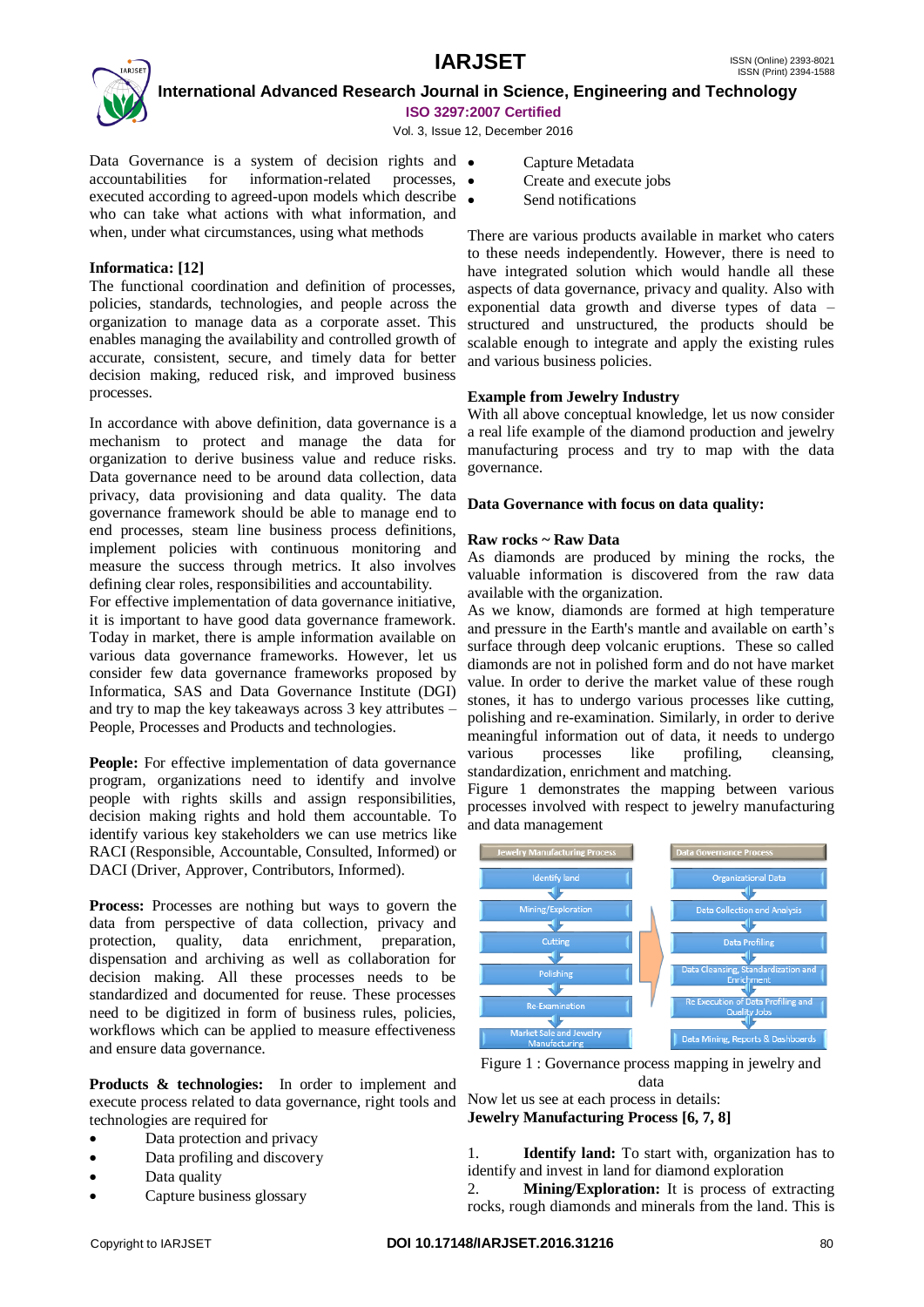# **IARJSET** ISSN (Online) 2393-8021



 **International Advanced Research Journal in Science, Engineering and Technology ISO 3297:2007 Certified**

Vol. 3, Issue 12, December 2016

followed by sorting where rough stones are sorted further Till now, we have considered the quality aspect of data into different categories based on shape, size, color, clarity governance. Let us also understand privacy aspect using and quality.

3. **Cutting:** As part of this process, preliminary proper cutting and polishing, market value of diamond analysis of rough stones is done to identify and address increases. Similarly, after repeated data profiling and various issues using relevant tools and techniques and cut quality management processes, value of data also to provide shapes.

4. **Polishing:** At this stage, rough diamonds are place to protect this valuable asset. polished to remove further impurities.

5. **Re-Examination:** In this process, diamonds are reexamined to identify flaws, remove non-diamond inclusions like filling of the voids produced. The diamonds are further classified based based on cut, color, clarity and carat weight.

6. **Market Sale and Jewelry Manufacturing:** After repetitive process of cutting and polishing, the diamonds are finally available for sale and jewelry manufacturing.

### **Data Governance Process [12, 13, 14]**

1. **Organizational Data:** Entire data within an organization itself is the area for the data governance program.

2. **Data Collection and Analysis:** The existing data within the organization is analyzed and diagnosed for segregations as rocks, rough diamonds and minerals (rocks – operations KPIs/BO reports, minerals – analytical KPIs/BI report and rough diamonds – new business assets which would have high value)

3. **Data Profiling:** As part of this process, detailed diagnosis of data is done by data stewards to check data for completeness, accuracy and consistency. The process helps in identification of various data elements with high business value which can be of internal or external use. The output of this process is the data quality scorecard which reflects the current data quality index. This data quality index helps in identification of data quality rules.

4. **Data Cleansing, Standardization and Enrichment:** Once the data is profiled and issues are identified, as a next step the data is cleansed by removing unwanted or inaccurate data. This is followed by standardization and enrichment by replacing inconsistent values with standard values and by filling missing values using reference data.

5. **Re Execution of Data Profiling and Quality Jobs:** In this process, the data profiling jobs are executed repeatedly to monitor the data quality score and clean, standardize and enrich the data till good quality data is achieved. After this process the data should be complete, accurate, consistent and trustworthy.

6. **Data Mining, Reports & Dashboards:** After repetitive process of data profiling and cleansing, good quality data is available for decision makers to make informed decisions. The reports and dashboards can be built on this data. Data mining activities can be performed on this clean data to identify the hidden information.

Data Governance with focus on data access and Figure 2: Role and responsibilities mapping in jewelry and **privacy:** 

the same example. As we know, after repeated process of increases. So it is required, to have sufficient measures in

As we know, in case of diamond production process, before commencing the diamond exploration program, the sponsors need to acquire land by investing certain initial amount. There are various risks associated with land like encroachment and trespassing. To protect land from these risks, it is important to have boundary around the owned land.

Also there is possibility that the rough diamonds may move out of the premises without permission, get polished and sold in the market. So, as part of security process, security guards do checking before any employee or contract worker leave the premises to ensure valuable stones or diamonds do not move out of the premises without proper permission by authorized person.

Similarly, in case of data, there is possibility that data would get accessed by unintended and unauthorized people who have access to data. They can analyze this data and get the value out of it for their benefits. To avoid this, proper controls should be there in order to ensure confidential and sensitive data is not accessed by unauthorized person.

In case of diamond processing, as physical movement is involved, physical security is required which can be automated up to an extent. However, in case of data, it can be physical movement like moving data from production instance to development or test instance or non-physical movement like providing direct production data access to support executives in order to support day to day business queries. In both cases, to ensure the privacy, the confidential and sensitive data can be masked or obfuscated using automated tools and processes. The respective masking jobs can also be scheduled to run without manual intervention.

To have proper governance in diamond industry various roles and responsibilities are assigned to individuals based on their skills and experience. Similarly, the roles and responsibilities are assigned to ensure data governance. Let us also look at the mapping.